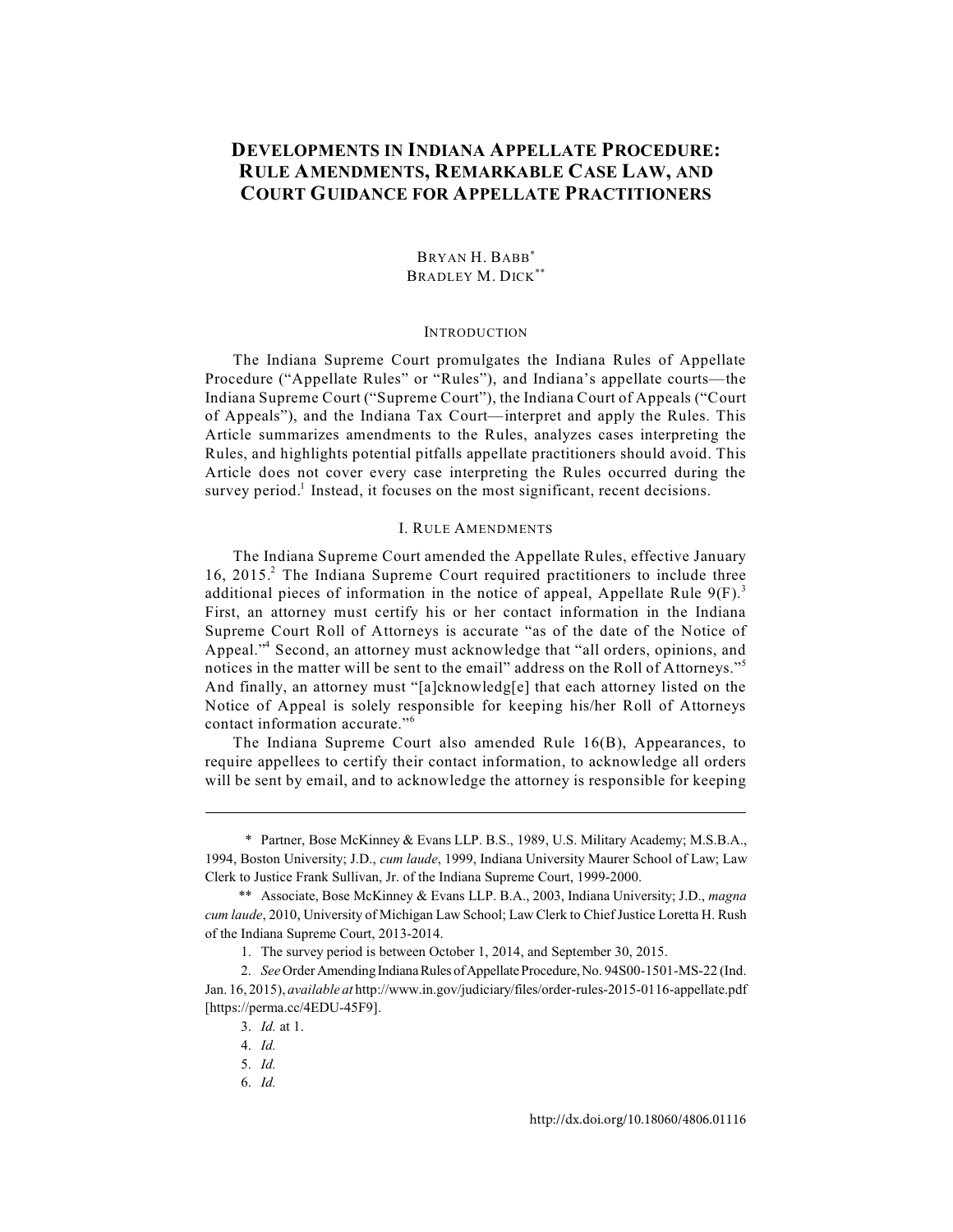his or her contact information up to date.<sup>7</sup> The Indiana Supreme Court amended the Appellate Rule 16-2 Form (Appearance in Interlocutory Appeals) to reflect the added categories of information, and attorneys no longer need to provide their contact information because the information is being supplied from the Roll of Attorneys.<sup>8</sup>

The Indiana Supreme Court issued a second order amending the Appellate Rules on August 17, 2015, effective January 1, 2016.<sup>9</sup> The Indiana Supreme Court amended Rules 9(F), 28(A), 33(B), 40(A)(3), 45(B)(1), and 50(A) in nonsubstantive ways, such as capitalizing record on appeal, italicizing *in forma pauperis*, changing "not-for-publication memorandum decision" to "memorandum decision," and more.<sup>10</sup>

The supreme court added a new subsection to Rule 23(C), requiring an original and one copy of an Indiana Administrative Rule  $9(G)(5)$  notice to be filed with the Supreme Court Clerk: "Administrative Rule 9(G)(5) Notices. An original and one (1) copy of any Notice that must be filed per Administrative Rule  $9(G)(5)$ ."<sup>11</sup> Administrative Rule  $9(G)(5)$  provides the procedure for excluding court records from public access.<sup>12</sup>

The supreme court also corrected an error contained in the Appellate Rule 9-1 Form (Notice of Appeal). Appellate Rule 14(C) provides the Indiana Court of Appeals has the discretion to accept an interlocutory appeal from an order granting or denying class action certification.<sup>13</sup> Despite this, the Appellate Rule 9-1 Form provided an appeal under Appellate Rule 14(C) was as of right: "Appeal from an interlocutory order, taken as of right pursuant to Appellate Rule  $14(A)$ ,  $(C)$ , or $(D)$ .<sup>"14</sup> The supreme court amended the Appellate Rule 9-1 Form (Notice of Appeal) to reflect appeals of orders under Appellate Rule 14(C) are discretionary interlocutory appeals.<sup>15</sup>

The supreme court added a new Appellate Rule 11-3 Form (Appellate Rule 28(A)(9)(c) Notice of Exclusion of Confidential Information from Public Access (Transcript on Appeal)).<sup>16</sup> The Appellate Rule 11-3 Form may be served on the court reporter before the transcript is transmitted to the court of appeals.<sup>17</sup> The form now provides that "[p]ursuant to Appellate Rule  $28(A)(9)(c)$ , [party name], provides this notice that the following confidential information contained in the

<sup>7.</sup> *Id.* at 2.

<sup>8.</sup> *Id.* at 3-4.

<sup>9.</sup> *See* Order Amending Indiana Rules of Appellate Procedure, No. 94S00-1501-MS-22 (Ind. Aug. 17, 2015) [hereinafterOrder], *available at* http://www.in.gov/judiciary/files/order-rules-2015- 0817-appellate.pdf [https://perma.cc/M2HV-JJ4S].

<sup>10.</sup> *Id.* at 1-5.

<sup>11.</sup> *Id.* at 2.

<sup>12.</sup> IND. ADMIN RULE 9(G)(5).

<sup>13.</sup> IND. R. APP. P. 14(C).

<sup>14.</sup> Order, *supra* note 9, at 4 (emphasis added).

<sup>15.</sup> *Id.*

<sup>16.</sup> *Id.* at 7.

<sup>17.</sup> IND. R. APP. P. 28(A)(9)(c).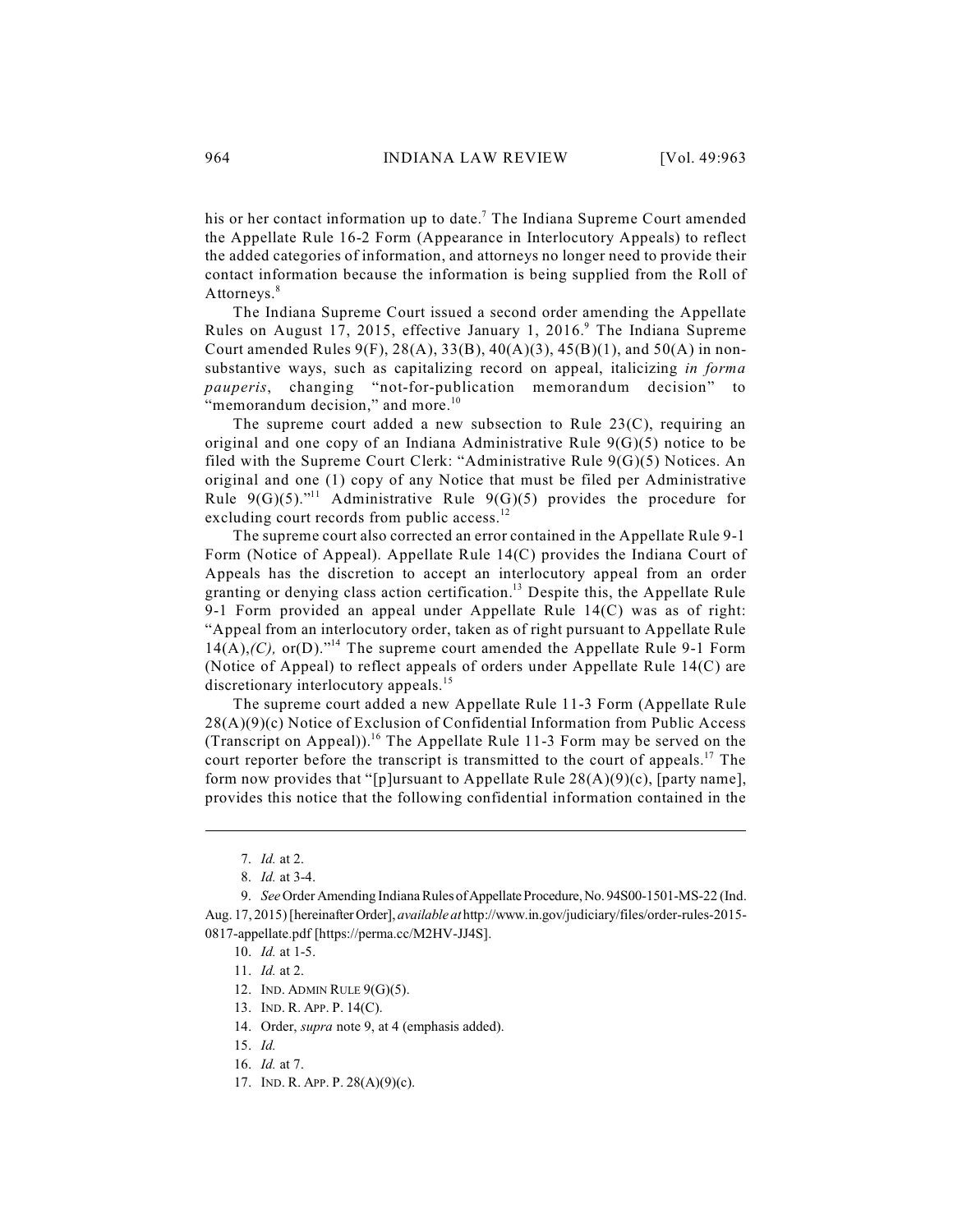transcript on appeal should be filed on green paper and remain excluded from public access in accordance with the authority listed below."<sup>18</sup> The Form now provides that "[i]f 9(G)(a)(2) or (3) provides the basis for exclusion, you must also list the specific law, statute, or rule declaring the information confidential."<sup>19</sup>

Similarly, the Indiana Supreme Court added a new Appellate Rule 11-4 Form (Appellate Rule  $28(A)(9)(d)$  and Administrative Rule  $9(G)(5)$  Notice of Exclusion of Confidential Information from Public Access).<sup>20</sup> Under Appellate Rule  $28(A)(9)(d)$ , this form is filed with the court of appeals after the transcript has been transmitted to the court of appeals.<sup>21</sup> This form provides that "[p]ursuant to Appellate Rule  $28(A)(9)(d)$ , [party name], provides this notice that the following confidential information contained in the transcript on appeal should be filed on green paper and remain excluded from public access in accordance with the authority listed below."<sup>22</sup>

### II. CASE LAW INTERPRETING APPELLATE RULES

The Indiana Court of Appeals and Indiana Supreme Court issued a number of decisions analyzing the Appellate Rules. Indiana's appellate courts have continued to build on a supreme court's landmark 2014 decision, which held that failure to file a notice of appeal timely did not deprive appellate courts of jurisdiction to hear the appeal.<sup>23</sup>

### *A. Appellate Court Jurisdiction*

In 2014, in *In re Adoption of O.R.*, the Indiana Supreme Court held the failure to file the notice of appeal did not deprive Indiana's appellate courts of jurisdiction over the case.<sup>24</sup> Instead, failure to file the Notice of Appeal timely subjects the appeal to forfeiture.<sup>25</sup> "'Forfeiture' is . . . '[t]he loss of a right, privilege, or property because of a . . . breach of obligation, or neglect of duty.<sup>'',26</sup> A "party's forfeiture" of the right to appeal does not "mean the appellate courts somehow lose their authority to hear and determine the general class of cases to which a party's case belongs or over the party attempting to assert its right of appeal."<sup>27</sup> "Timely filing relates to neither the merits of the controversy nor to the competence of the courts on appeal to resolve the controversy."<sup>28</sup> The supreme

<sup>18.</sup> Order, *supra* note 9, at 7.

<sup>19.</sup> *Id.*

<sup>20.</sup> *Id.* at 8.

<sup>21.</sup> IND. R. APP. P. 28(A)(9)(d).

<sup>22.</sup> Order, *supra* note 9, at 8.

<sup>23.</sup> *In re* Adoption of O.R., 16 N.E.3d 965, 971 (Ind. 2014).

<sup>24.</sup> *Id.*

<sup>25.</sup> IND. R. APP. P. 9(A)(1), (5) (emphasis added).

<sup>26.</sup> *In re O.R.*, 16 N.E.3d at 971 (quoting *Forfeiture*, BLACK'S LAW DICTIONARY (10th ed.

<sup>2014)).</sup> 

<sup>27.</sup> *Id.*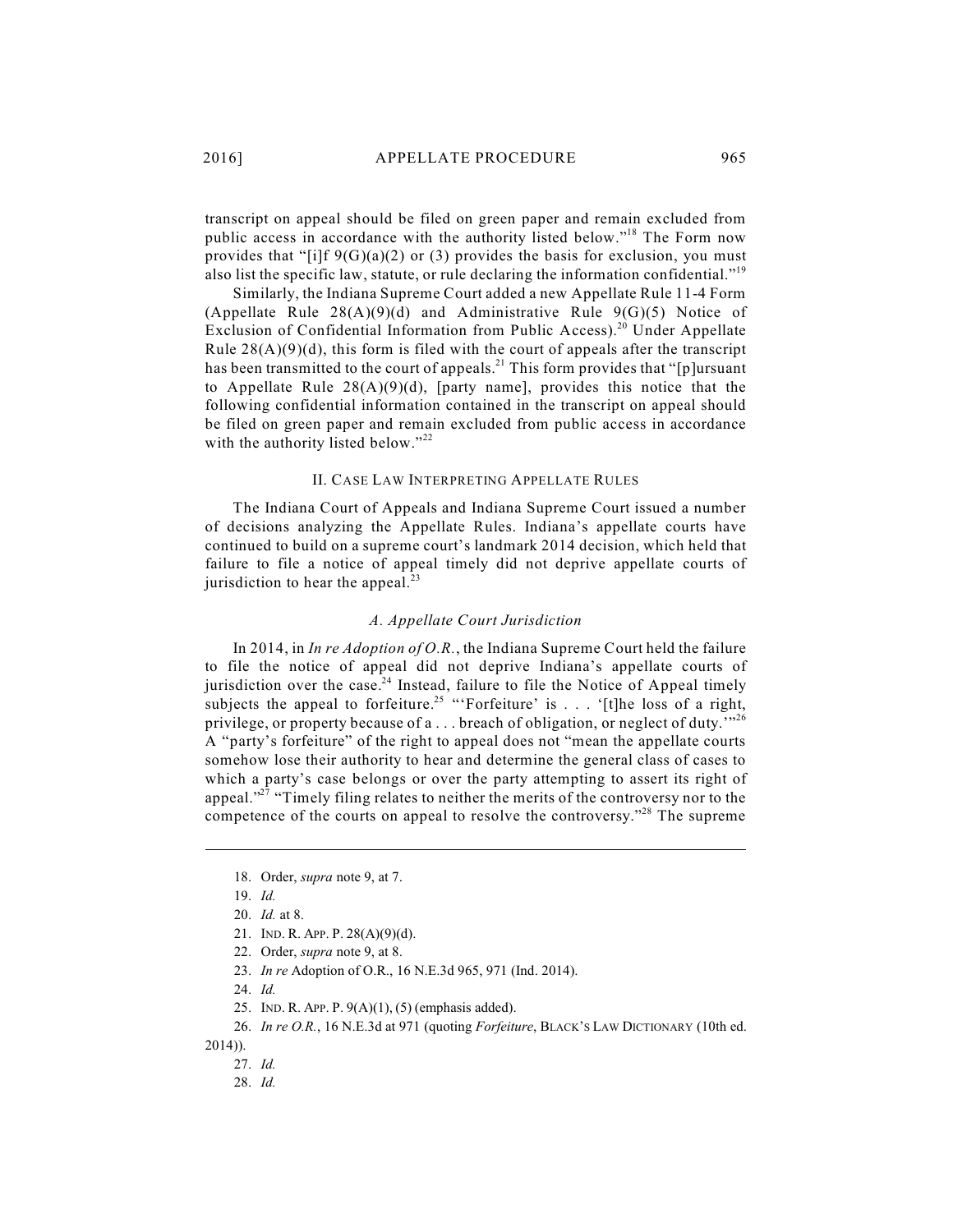court concluded an appeal could proceed, despite failure to file the notice of appeal timely, due to "extraordinary compelling reasons."<sup>29</sup>

The Indiana Court of Appeals has now begun to apply *In re Adoption of O.R.* In *Morales v. State*, Morales filed a pro-se petition for post-conviction relief, which the trial court denied.<sup>30</sup> Morales appealed.<sup>31</sup> But he filed his notice of appeal one day late.<sup>32</sup> The court of appeals noted that "in light of *In re Adoption of O.R.*, dismissal is not inevitable. [It did] not lack jurisdiction over Morales's appeal and [it] believe[d] that the 'extraordinary compelling reasons' for nonforfeiture recognized by our Indiana Supreme Court is not determined solely from the perspective of the litigant."<sup>33</sup> The court noted if it dismissed Morales's appeal, then he could file a petition for rehearing to demonstrate he had timely filed his notice of appeal based on the prison mailbox rule.<sup>34</sup> Because of this, the "Court has an interest in judicial economy and bringing finality to proceedings by postconviction petitioners," so "[i]n light of the mere one-day delay and the preference of this Court to address the merits of claims in final disposition of controversies, [it] conclude[d] Morales ha[d] not forfeited his right to appeal."<sup>35</sup>

In *Strong v. State*, the Indiana Court of Appeals held Strong could bring a belated post-conviction appeal based on Indiana's Post-Conviction Rules.<sup>36</sup> But it also noted even if the Post-Conviction Rules did not permit Strong to bring his appeal, "*In re Adoption of O.R.* would offer him an opportunity to demonstrate 'extraordinary compelling reasons' justifying the filing of a belated notice of appeal."<sup>37</sup> "The trial court, in twice granting Strong's motions to file a belated notice of appeal, must have found compelling reasons to do so, and we give substantial deference to its decision."<sup>38</sup> Therefore, the court of appeals held that "the trial court's decision to grant Strong permission to file a belated notice of appeal was not an abuse of discretion."<sup>39</sup>

In *In re E.W.*, the trial court entered an order "that all contact between Mother and Child cease" until the child became an adult.<sup>40</sup> Citing *In re Adoption of O.R.*, the Indiana Court of Appeals held that "[w]hether or not this is technically a final judgment, it certainly operated as one." <sup>41</sup> Therefore it considered the mother's

<sup>29.</sup> *Id.*

<sup>30.</sup> Morales v. State, 19 N.E.3d 292, 295 (Ind. Ct. App. 2014), *trans. denied*, 26 N.E.3d 613 (Ind. 2015).

<sup>31.</sup> *Id.* at 296.

<sup>32.</sup> *Id.*

<sup>33.</sup> *Id.*

<sup>34.</sup> *Id.*

<sup>35.</sup> *Id.*

<sup>36.</sup> Strong v. State, 29 N.E.3d 760, 765 (Ind. Ct. App. 2015).

<sup>37.</sup> *Id.* at 766.

<sup>38.</sup> *Id.*

<sup>39.</sup> *Id.*

<sup>40.</sup> *In re* E.W., 26 N.E.3d 1006, 1009 (Ind. Ct. App. 2015).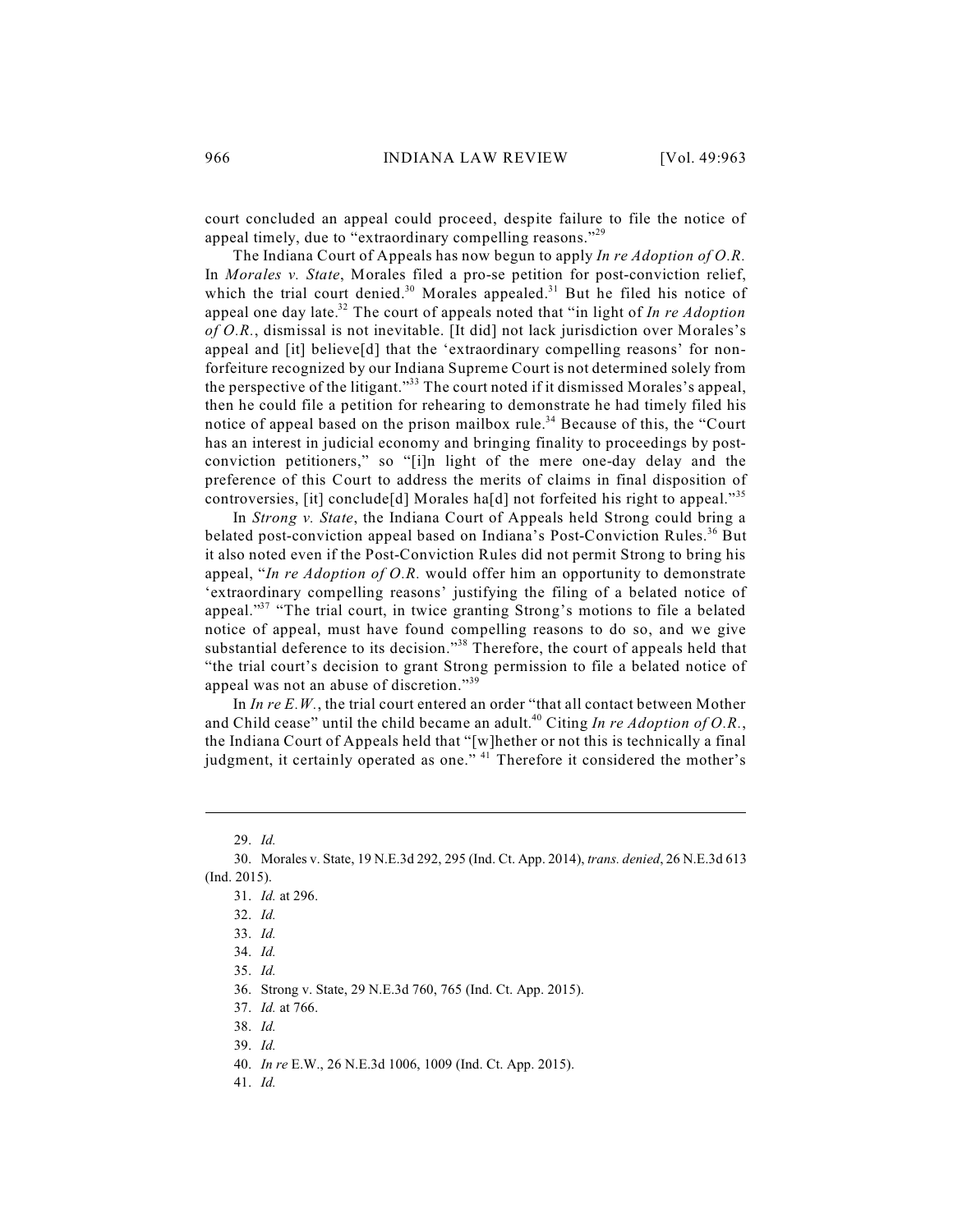arguments. 42

Similarly, the Indiana Supreme Court emphasized appeals should be heard on the merits. In *Hollowell v. State*, a pro se petitioner appealed the denial of his petition for post-conviction relief.<sup>43</sup> Appellate Rules  $9(F)(10)$  and  $24(A)(1)$ required Hollowell to file his notice of appeal with the appellate court clerk and "serve copies of the Notice on the trial court clerk, the court reporter, and the parties."<sup>44</sup> Although the trial court clerk received a copy of the notice, neither the court reporter nor the trial court did.<sup>45</sup> In addition, under Appellate Rule  $40(A)(2)$ , Hollowell sought permission to proceed *in forma pauperis*, and if the motion had been granted, it "would have afforded Hollowell a copy of the post-conviction transcript at public expense."<sup>46</sup> The appellate court docket reflected that the motion to proceed *in forma pauperis* was pending at the trial court, but "it [did] not appear from the record that the trial court clerk ever received or filed such a motion. In addition, the trial court clerk did not immediately notify the court reporter that a transcript had been requested." $47$ 

The court reporter and trial court judge then "filed with the Court of Appeals a document titled 'Court Reporter's Emergency Verified Motion for Extension of Time to File Transcript.'"<sup>48</sup> The motion reflected no arrangement had yet to be made for payment for the transcript, apparently because the trial court had either not received Hollowell's motion to proceed *in forma pauperis*, or if the trial court had received it, the trial court had not ruled on it.<sup>49</sup> "In response to the emergency motion, the Court of Appeals issued an order declaring that the court reporter had no obligation to prepare the transcript unless she received further direction from the Court of Appeals."<sup>50</sup> The order also required Hollowell to show cause why his appeal should not be dismissed.<sup>51</sup>

Hollowell responded that "he had followed the rules of appellate procedure."<sup>52</sup> "Acknowledging Hollowell's response the Court of Appeals thereafter dismissed the appeal without further explanation."<sup>53</sup> The Indiana Supreme Court granted transfer.<sup>54</sup> The supreme court noted:

[T]he Appellate Rules do not *require* dismissal of an appeal where the appellant has failed to serve the court reporter with a copy of the Notice

- 43. Hollowell v. State, 19 N.E.3d 263, 265 (Ind. 2014).
- 44. *Id.*

48. *Id.*

- 50. *Id.*
- 51. *Id.*
- 52. *Id.*
- 53. *Id.*
- 54. *Id.*

<sup>42.</sup> *Id.*

<sup>45.</sup> *Id.*

<sup>46.</sup> *Id.*

<sup>47.</sup> *Id.* at 266.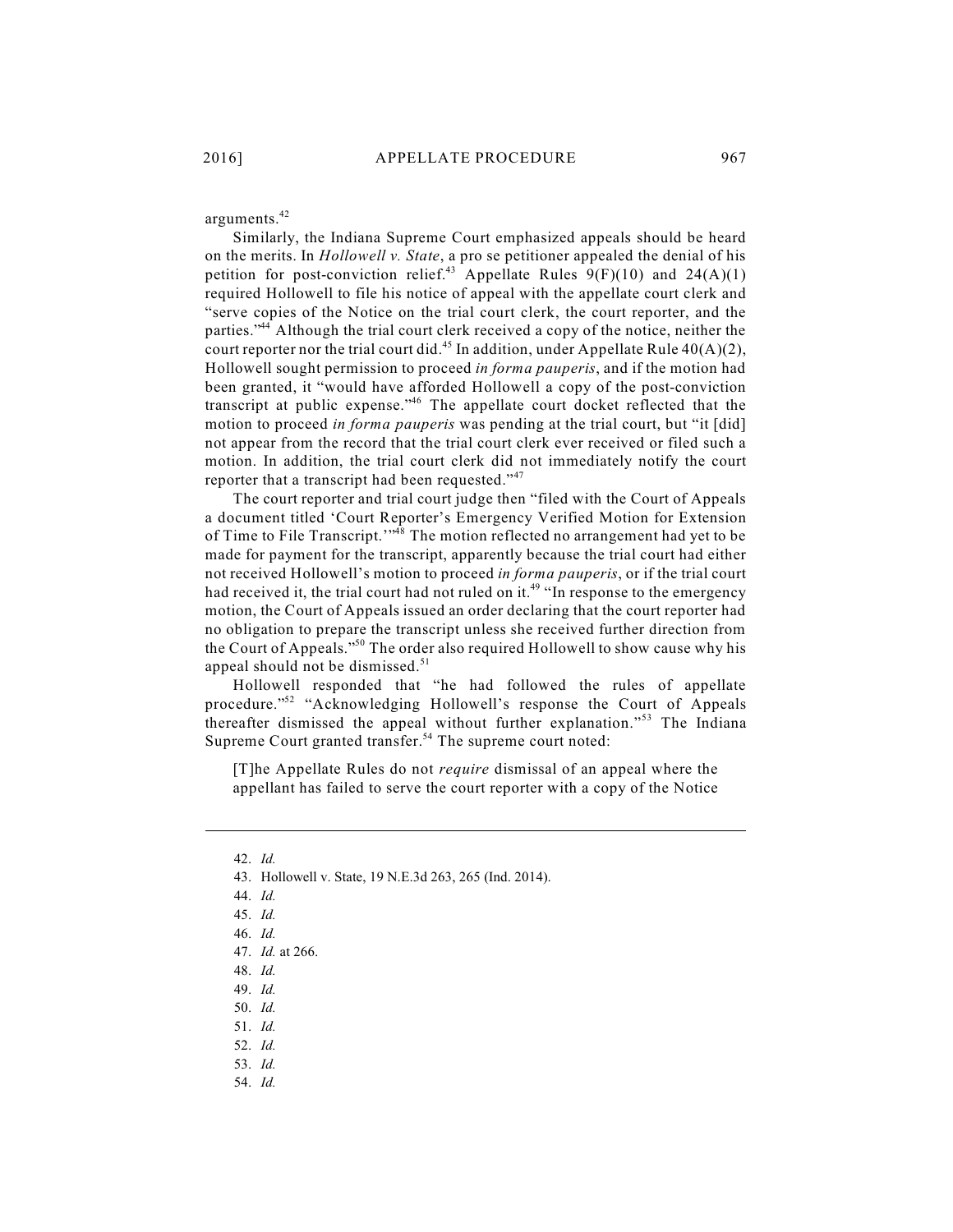of Appeal, nor do the Rules *expressly* confer discretion on a reviewing court to dismiss an appeal where the appellant fails to serve the court reporter with a copy of the Notice of Appeal.<sup>55</sup>

The supreme court "elect[ed] to address the merits under the general heading of 'doing substantial justice.'"<sup>56</sup>

#### *B. Trial Court Jurisdiction*

In *LBLHA, LLC v. Town of Long Beach*, the parties cross-moved for summary judgment, and on December 26, 2013, the trial court entered summary judgment to the defendants on four counts of the complaint.<sup>57</sup> After a motion to correct error and various other motions were filed, on April 1, 2014, the plaintiffs filed a notice of appeal of the grant of summary judgment.<sup>58</sup> "On April 16, 2014, the notice of completion of clerk's record was noted in the CCS. On April 24, 2014, the [trial] court issued an order granting the [defendant's] motion for summary judgment on Count V."<sup>59</sup> The plaintiffs then filed a separate notice of appeal from the second grant of summary judgment.<sup>60</sup> The Indiana Court of Appeals consolidated the appeals.<sup>61</sup> Appellate Rule 8 provides the court of appeals "acquires jurisdiction on the date the Notice of Completion of Clerk's Record is noted in the Chronological Case Summary."<sup>62</sup> Therefore, the court of appeals held the trial court did not have jurisdiction to enter summary judgment on Count V because at the time the trial court entered judgment on that count, the notice of completion of the clerk's record had already been noted in the CCS.<sup>63</sup>

In *Snemis v. Mills*, the trial court ordered the BMV to vacate the suspension of Mills's driver's license.<sup>64</sup> The BMV filed a motion to correct error.<sup>65</sup> The motion was deemed denied on July 6, 2014.<sup>66</sup> After the motion to correct error was deemed denied, the trial court set the matter for a hearing on August 21, but the trial court clerk filed its notice of completion of the clerk's record on August  $6.67$  Nevertheless, the trial court held the hearing on August 21. $68$  The Indiana Court of Appeals, however, concluded under Appellate Rule 8, "the trial court no

63. *Id.*

<sup>55.</sup> *Id.* at 266 n.2.

<sup>56.</sup> *Id.* at 265.

<sup>57.</sup> LBLHA, LLC v. Town of Long Beach, 28 N.E.3d 1077, 1083 (Ind. Ct. App. 2015).

<sup>58.</sup> *Id.* at 1086.

<sup>59.</sup> *Id.*

<sup>60.</sup> *Id.*

<sup>61.</sup> *Id.*

<sup>62.</sup> *Id.* at 1091.

<sup>64.</sup> Snemis v. Mills, 24 N.E.3d 468, 470 (Ind. Ct. App. 2014).

<sup>65.</sup> *Id.*

<sup>67.</sup> *Id.* at 470 n.2.

<sup>68.</sup> *Id.*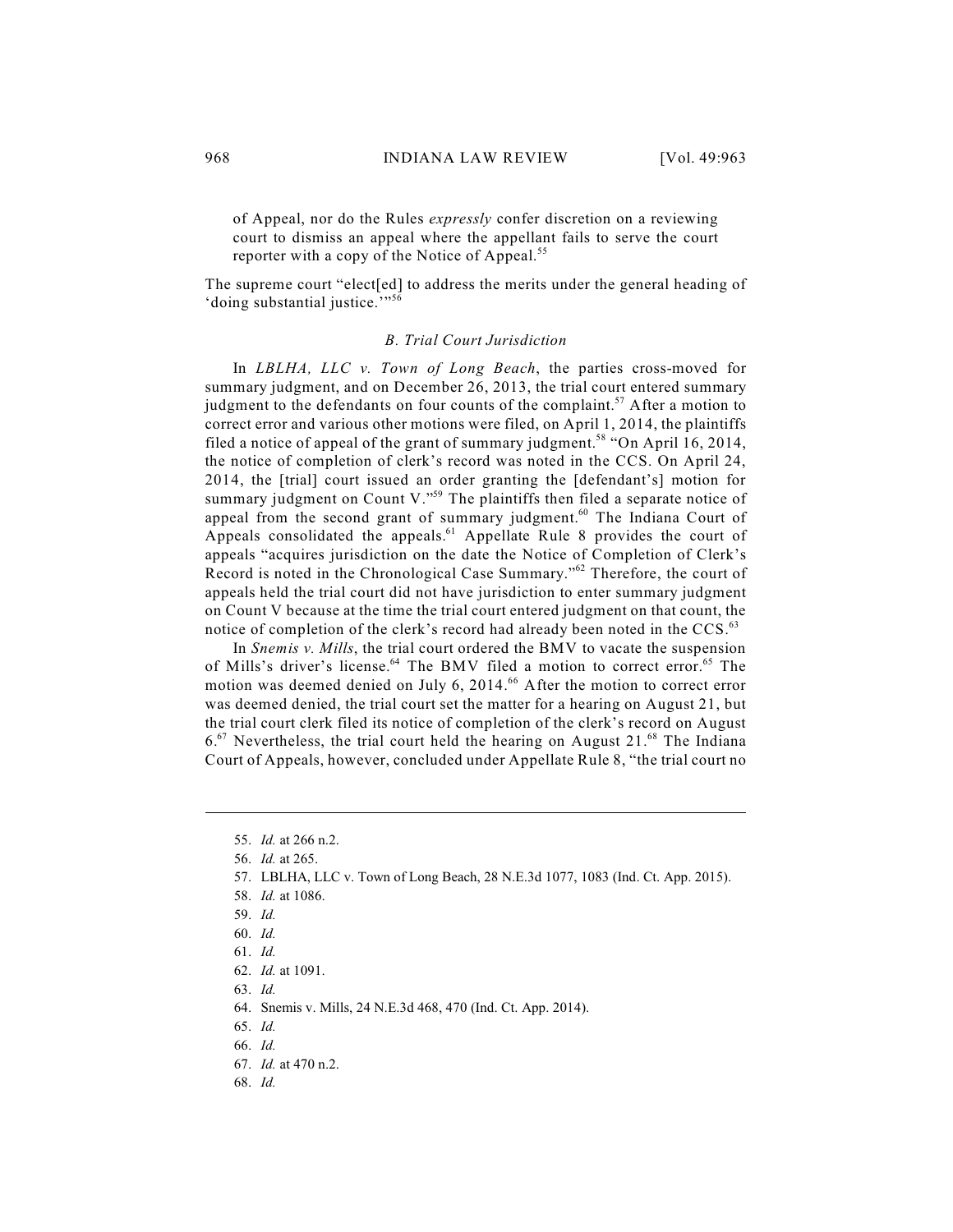longer had jurisdiction over the motion to correct error."<sup>69</sup>

# *C. Timely Appealing a Magistrate's Order*

In *T.H. v. State*, a magistrate issued his order in a civil juvenile proceeding and thirty-one days later T.H. filed his notice of appeal.<sup>70</sup> The State argued this was untimely.<sup>71</sup> The Indiana Court of Appeals, however, concluded T.H. did not file the notice of appeal late because the presiding judge approved the magistrate's order twenty-nine days before the notice of appeal was filed.<sup>72</sup> The court of appeals concluded that "[f]or the purpose of Indiana Appellate Rule 9, the date on which the clock begins ticking is the date of the final, appealable order."<sup>3</sup> Therefore, the court of appeals concluded T.H. timely filed the notice of appeal.<sup>74</sup>

# *D. Interlocutory Appeals*

In *Decker v. State*, the trial court determined probable cause existed for Decker's arrest, but it did not address the admissibility of the evidence.<sup>75</sup> The Indiana Court of Appeals accepted jurisdiction to hear an interlocutory appeal of the order.<sup>76</sup> The State argued that "Decker's appeal asks only for a temporary ruling from this court which cannot, in any event, produce the suppression of his statement."<sup>77</sup> And, therefore, the State contended the court of appeals should not have accepted jurisdiction to hear Decker's interlocutory appeal.<sup>78</sup> Decker argued the only reason the trial court did not address the admissibility of the evidence was because it had concluded probable cause existed for the arrest.<sup>79</sup>

The court of appeals began its analysis by noting:

Ind. Appellate Rule 14(B) governs discretionary interlocutory appeals. "An appeal may be taken from . . . interlocutory orders if the trial court certifies its order and the Court of Appeals accepts jurisdiction over the appeal." "The rule provides for a two-step process to initiate a discretionary interlocutory appeal: first the trial court must certify its order for interlocutory appeal; then, if the trial court does so, this court

71. *Id.* at 375.

<sup>69.</sup> *Id.*

<sup>70.</sup> T.H. v. State, 33 N.E.3d 374, 375-76 (Ind. Ct. App. 2015).

<sup>72.</sup> *Id.* at 376.

<sup>73.</sup> *Id.*

<sup>74.</sup> *Id.* 

<sup>75.</sup> Decker v. State, 19 N.E.3d 368, 374 (Ind. Ct. App. 2014), *trans. denied*, 24 N.E.3d 967 (Ind. 2015).

<sup>77.</sup> *Id.*

<sup>78.</sup> *Id.*

<sup>79.</sup> *Id.*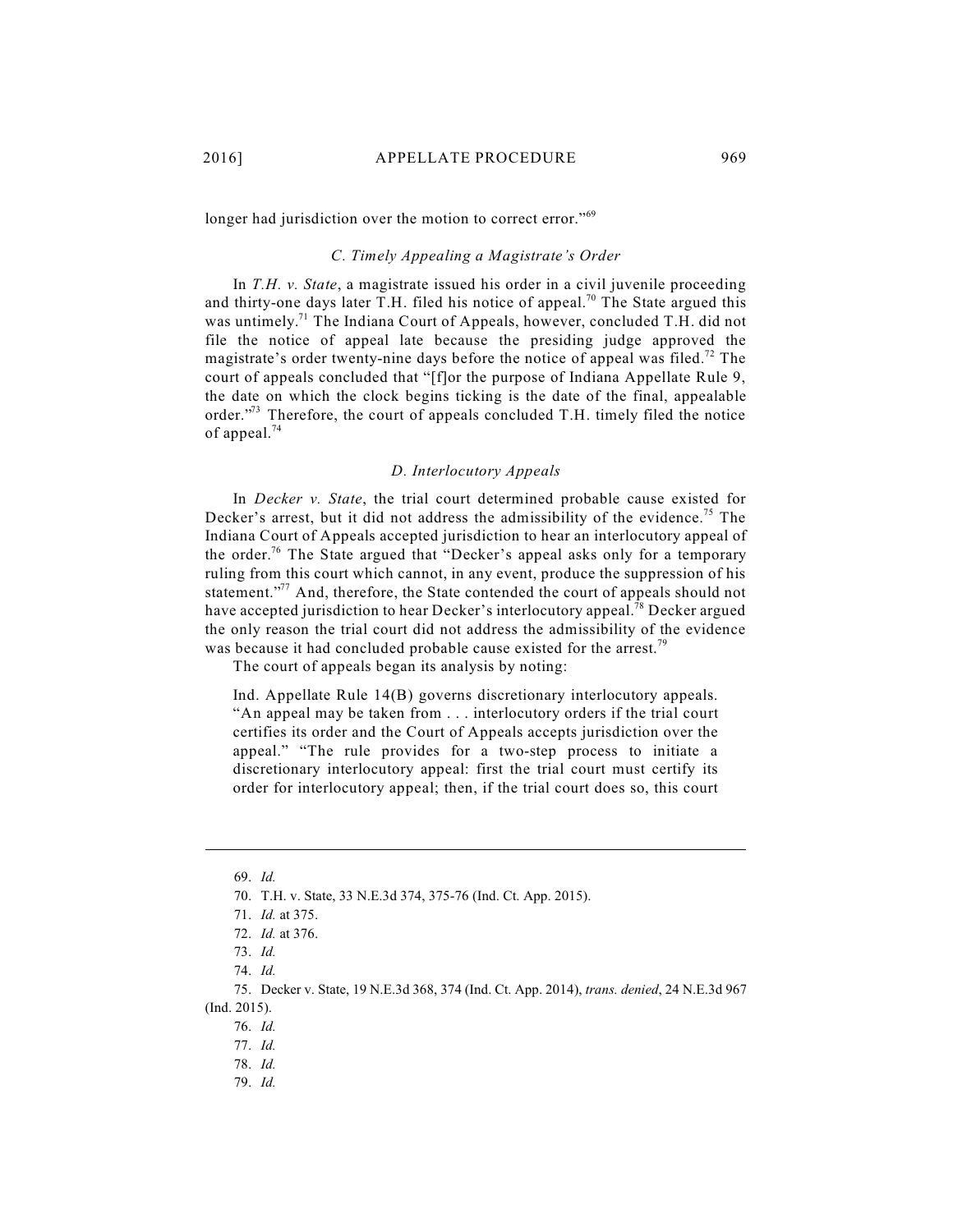# may accept interlocutory jurisdiction over the case."<sup>80</sup>

The court of appeals noted interlocutory appeals are appropriate if the "appellant will suffer substantial expense, damage or injury if the order is erroneous and the determination of the error is withheld until after judgment."<sup>81</sup> In addition, interlocutory appeals may be taken if the "order involves a substantial question of law, the early determination of which will promote a more orderly disposition of the case," or if the "remedy by appeal is otherwise inadequate." $82$  The court of appeals concluded because the issue of suppression of the evidence had been fully briefed, it was appropriate for the court to take jurisdiction to hear the interlocutory appeal.<sup>83</sup>

In *Ball State University v. Irons*, Ball State refused to release a student's transcript because of outstanding tuition bills.<sup>84</sup> The trial court ordered Ball State to release the transcript.<sup>85</sup> Ball State sought an interlocutory appeal.<sup>86</sup> The Indiana Court of Appeals dismissed the appeal concluding it was not an interlocutory appeal as of right.<sup>87</sup> The Indiana Supreme Court granted transfer.<sup>88</sup> An appeal may be taken as of right from an order to "compel the delivery or assignment of any securities, evidence of debt, documents or things in action."<sup>89</sup> The supreme court noted:

[T]his Rule is not "designed to create an appeal as of right from every order to produce documents during discovery." Nevertheless the Rule does involve court orders "which carry financial and legal consequences akin to those more typically found in final judgments: payment of money, issuance of a debt, delivery of securities, and so on."<sup>90</sup>

Ball State argued this rule applied because "it has a common law lien over Daughter's transcript and may not be compelled to release the transcript absent payment of the unpaid tuition balance."<sup>91</sup> The supreme court concluded Ball State had "a common law lien" and "common law liens are much like securities. And the trial court's order directing Ball State to release the transcript to daughter thereby forfeiting its liens carries 'financial and legal consequences akin to those more typically found in final judgments." $2^{92}$  Therefore, the supreme court

82. *Id.* (quoting IND. R. APP. P. 14(B)(1)(c)(ii)-(iii)).

84. Ball State Univ. v. Irons, 27 N.E.3d 717, 719 (Ind. 2015).

92. *Id.* (quoting *Hogan*, 582 N.E.2d at 825).

<sup>80.</sup> *Id.* (citations omitted).

<sup>81.</sup> *Id.* (quoting IND. R. APP. P. 14(B)(1)(c)(i)).

<sup>83.</sup> *Id.*

<sup>85.</sup> *Id.* at 720.

<sup>86.</sup> *Id.*

<sup>87.</sup> *Id.*

<sup>88.</sup> *Id.*

<sup>89.</sup> *Id.* at 721 (quoting IND. R. APP. P. 14(A)(3)).

<sup>90.</sup> *Id.* (quoting State v. Hogan, 582 N.E.2d 824, 825 (Ind. 1991)) (citations omitted).

<sup>91.</sup> *Id.*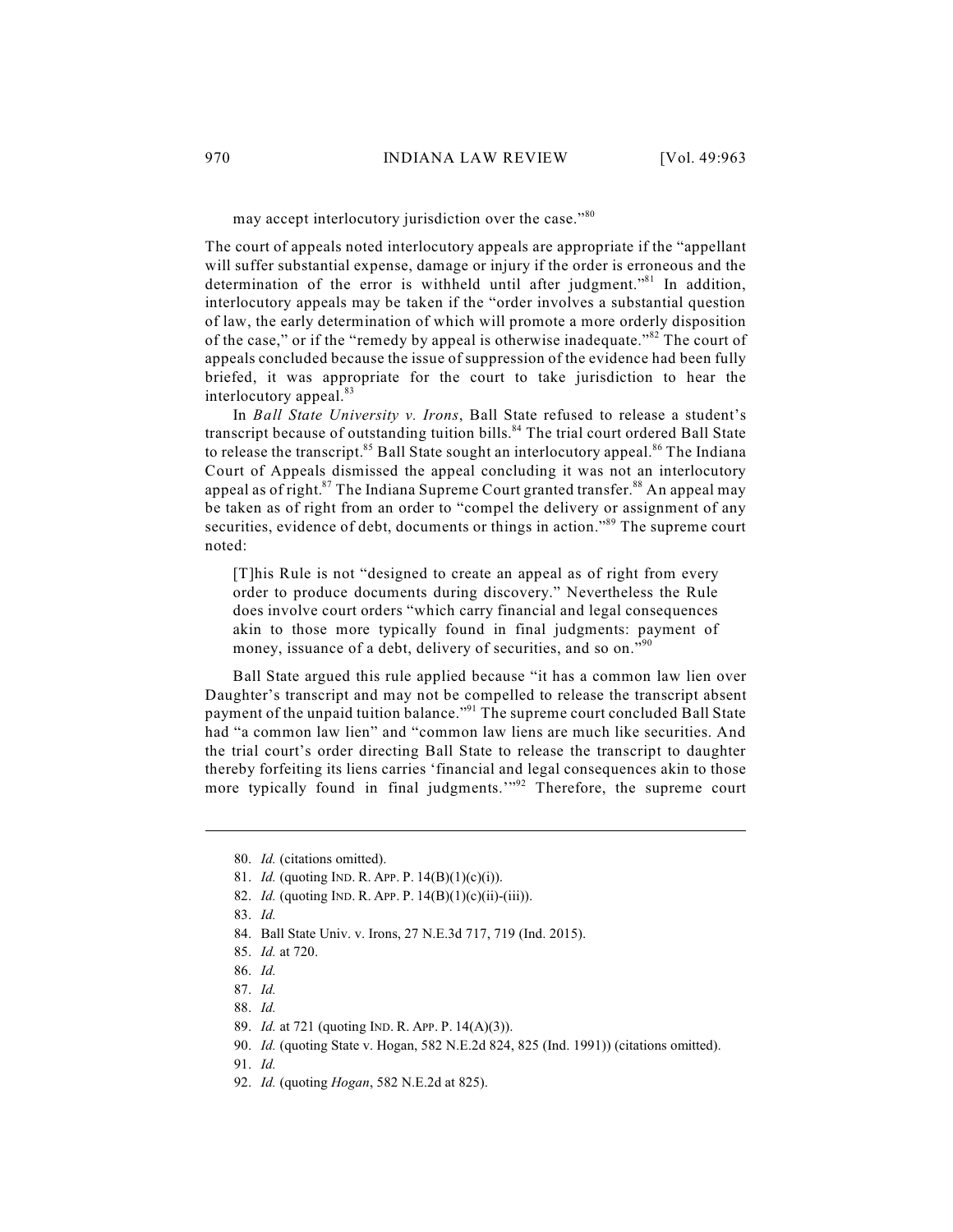concluded the order to release the transcript was "appealable as of right under Appellate Rule  $14(A)(3)$ ."<sup>93</sup>

In *Ferguson v. Estate of Ferguson*, a trial court order required the "deposit [of] a bond payment in excess of one million dollars with the trial court clerk."<sup>94</sup> If the money was not deposited, a family farm would have to be sold.<sup>95</sup> If the farm was sold, the sale "could not be undone if it occurred." Appellate Rule  $14(A)(1)$ permits an appeal of right "[f]or the payment of money."<sup>97</sup> The Indiana Court of Appeals concluded the order to post the bond was "akin to a final judgment" because "[e]ven if Charles's claim against the Estate [was] valid, it will do him little good if he cannot afford to pursue the litigation further because of the bond he has been ordered to post."<sup>98</sup> Therefore, the court of appeals concluded it had jurisdiction to hear Charles's interlocutory appeal under Appellate rule  $14(A)(1).^{99}$ 

In *Whittington v. Magnante*, a trial court ordered the defendants did not have to pay for time the plaintiffs' expert spent preparing for a deposition.<sup>100</sup> The plaintiffs appealed.<sup>101</sup> The plaintiffs argued they could appeal as of right under Appellate Rule 14(A), (C), or (D).<sup>102</sup> "Indiana Appellate Rule 14(C) provides for interlocutory appeals from orders granting or denying class action certification."<sup>103</sup> The Indiana Court of Appeals concluded this rule had no application to the plaintiffs' appeal.<sup>104</sup> Appellate Rule 14(D) permits for appeals "as provided by statute."<sup>105</sup> That rule did not apply to plaintiffs' appeal either.<sup>106</sup>

The court then noted that "the only subdivision of Indiana Appellate Rule 14(A) that is arguably applicable in this appeal is subsection '(1) For the payment of money[.]"<sup>,107</sup> Orders that fall within Rule  $14(A)(1)$  include "orders which carry financial and legal consequences akin to those more typically found in final judgments," such as "[o]rders to pay death taxes," "orders to pay attorney's fees," "orders to pay child support," "orders to make a deposit of money into court," and "orders for the payment of attorney's fees as a sanction."<sup>108</sup> Because the trial court's order "did not directly order one of the parties to pay a sum to another

104. *Id.*

107. *Id.* (quoting IND. R. APP. P. 14(A)) (alteration in original).

<sup>93.</sup> *Id.* at 722.

<sup>94.</sup> Ferguson v. Estate of Ferguson, 40 N.E.3d 881, 885 (Ind. Ct. App. 2015).

<sup>95.</sup> *Id.*

<sup>96.</sup> *Id.*

<sup>97.</sup> *Id.* at 884.

<sup>98.</sup> *Id.* at 885.

<sup>99.</sup> *Id.*

<sup>100.</sup> Whittington v. Magnante, 30 N.E.3d 767, 768 (Ind. Ct. App. 2015).

<sup>101.</sup> *Id.*

<sup>102.</sup> *Id.*

<sup>103.</sup> *Id.*

<sup>105.</sup> *Id.*

<sup>106.</sup> *Id.*

<sup>108.</sup> *Id.* at 769 (internal quotation and citation omitted).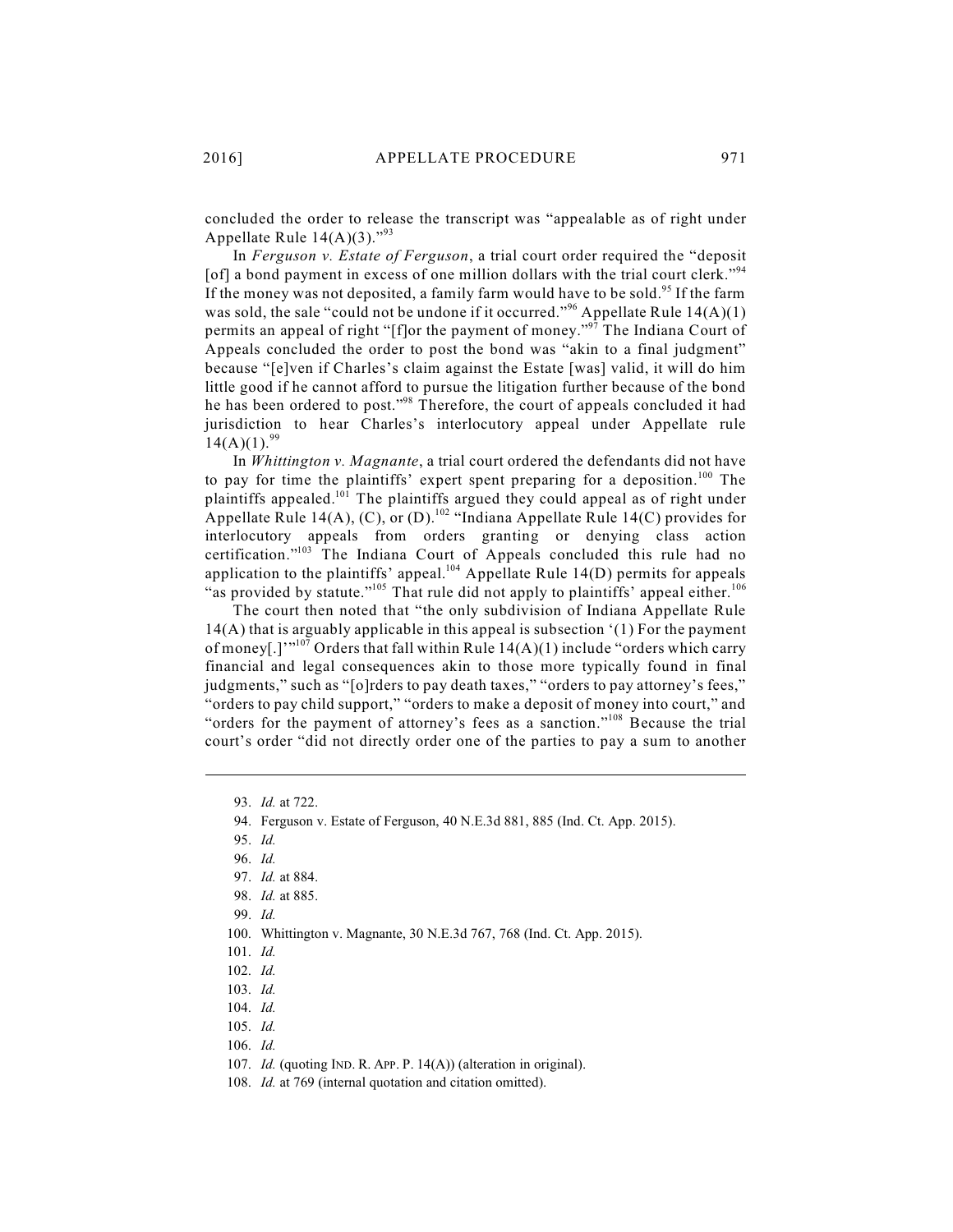party or the court," the "order [did] not qualify as an order for the payment of money pursuant to Indiana Appellate Rule  $14(A)$ . As a result, the Plaintiffs [were] not entitled to interlocutory review as a matter of right."<sup>109</sup> And because the plaintiffs did not follow the procedure for a discretionary appeal under Appellate Rule 14(B), the court of appeals dismissed the appeal.<sup>110</sup>

### *E. Notice of Appeal Filed Before Final Judgment*

In *Arflack v. Town of Chandler*, the trial court sustained a motion to dismiss, gave Arflack thirty days to replead, but before the expiration of the thirty days, he filed a notice of appeal.<sup>111</sup> That is, Arflack filed a notice of appeal before the entry of a final judgment.<sup>112</sup> The Town of Chandler argued this meant the Indiana Court of Appeals did not have jurisdiction to hear Arflack's appeal.<sup>113</sup> The court of appeals noted that "Appellate Rule 66(B) provides that appeals should not be dismissed as a matter of right merely because the case was not finally disposed of in the court below."<sup>114</sup> The court of appeals "may dismiss such an appeal, or in [its] discretion, [it] may suspend consideration until the necessary final disposition is made by the trial court, or [it] may decide the issues which have been adjudicated so long as they are properly severable."<sup>115</sup> The court of appeals noted under Appellate Rule 66(B) it could remand the case to the trial court to permit the plaintiff to replead, but "it appears that a remand would merely provide delay for the amount of time necessary to secure a procedurally correct entry."<sup>116</sup> Therefore, the court of appeals denied "Chandler's request to dismiss this appeal for lack of jurisdiction."<sup>117</sup>

## *F. Appellate Attorneys' Fees*

In *In re Moeder*, the trial court awarded \$106,001.28 in attorneys' fees because the plaintiff's claim was frivolous.<sup>118</sup> The Indiana Court of Appeals affirmed the award.<sup>119</sup> However, it did not award appellate attorneys' fees, under Appellate Rules 66(E), because it concluded the appeal of the award of attorneys' fees was not in bad faith and an "award of appellate attorney's fees in this case would likely create a 'chilling effect' on future litigants who also face personal liability for substantial attorney's fees awards made at the discretion of trial

<sup>109.</sup> *Id.*

<sup>110.</sup> *Id.*

<sup>111.</sup> Arflack v. Town of Chandler, 27 N.E.3d 297, 301 (Ind. Ct. App. 2015).

<sup>112.</sup> *Id.*

<sup>113.</sup> *Id.*

<sup>114.</sup> *Id.*

<sup>115.</sup> *Id.*

<sup>116.</sup> *Id.* at 301-02.

<sup>117.</sup> *Id.* at 302.

<sup>118.</sup> *In re* Moeder, 27 N.E.3d 1089, 1103 (Ind. Ct. App.), *trans. denied*, 37 N.E.3d 960 (Ind.

<sup>2015).</sup>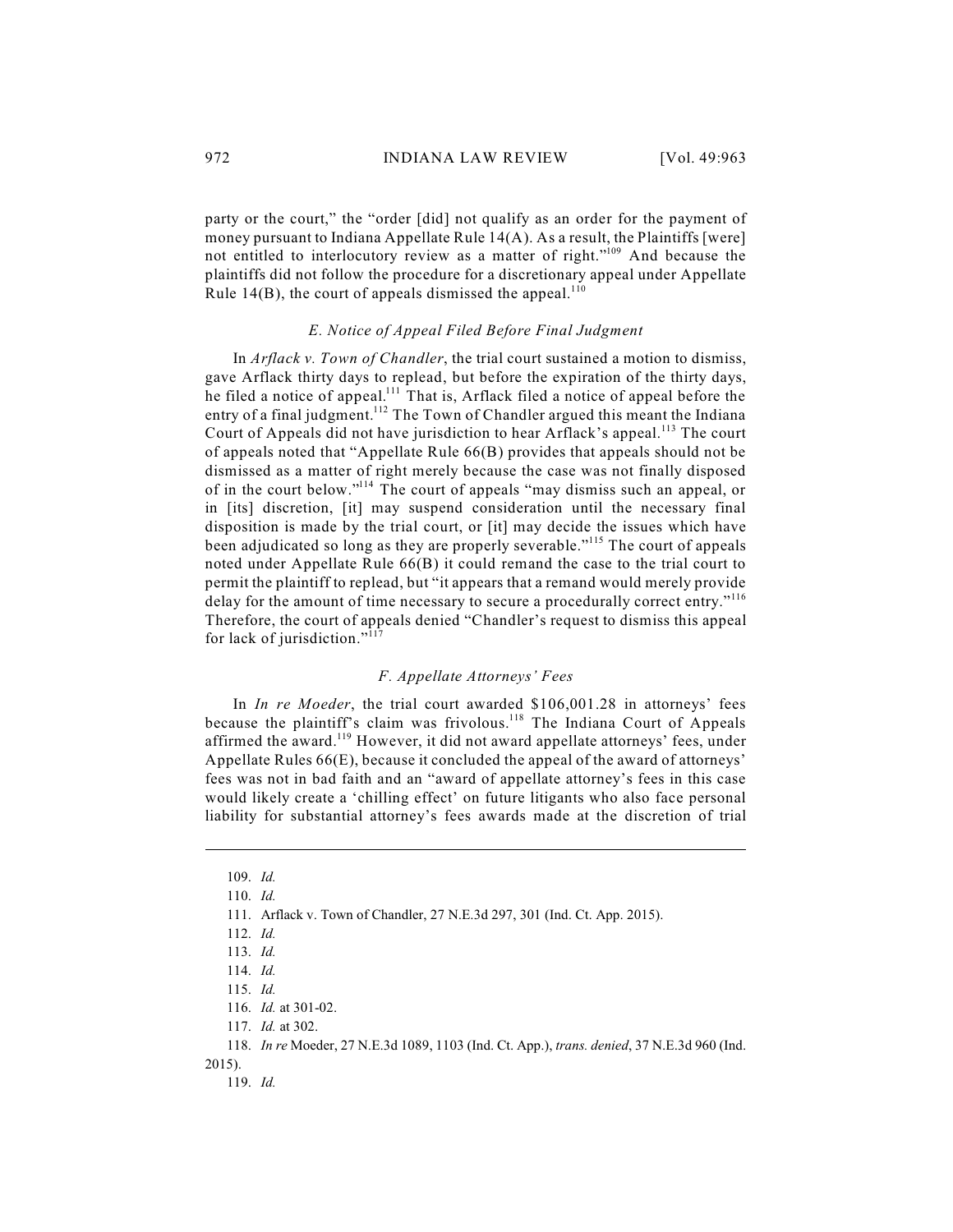courts."<sup>120</sup>

#### III. REFINING OUR APPELLATE PROCEDURE

During the survey period, the Indiana Supreme Court and the Indiana Court of Appeals offered helpful advice to practitioners to help them avoid various appellate-rule pitfalls.

### *A. Place Citations in the Text, not in Footnotes*

In *Crystal Valley Sales, Inc. v. Anderson*, the Indiana Court of Appeals reminded appellants that Appellate Rule 22 "requires that parties adhere to Bluebook rules concerning citation form."<sup>121</sup> The Bluebook provides in "nonacademic legal documents, citations appear within the text of the documents as full sentences or as clauses within sentences directly after the propositions they support." $122$  The court of appeals reminded the appellants to place citation in the text, not in footnotes. 123

Indeed, in *Indiana Department of Transportation v. Sadler*, the Indiana Court of Appeals noted that "[a]ppellant's counsel use[d] footnotes rather than citation sentences as required under Indiana Appellate Rule  $22.^{"124}$  The court of appeals noted that it had "previously admonished counsel for noncompliance with Appellate Rule 22 before," and it concluded that a "third violation of Appellate Rule 22 may be treated more seriously than merely identifying it in a footnote."<sup>125</sup>

#### *B. Transcripts Must Be Consecutively Paginated*

Appellate Rule 28(A)(2) requires transcript volumes be consecutively paginated.<sup>126</sup> In *McCauley v. State*, the Indiana Court of Appeals reminded the parties and court reporters that transcript volumes need to be consecutively paginated.<sup>127</sup>

<sup>120.</sup> *Id.* at 1104.

<sup>121.</sup> Crystal Valley Sales, Inc. v. Anderson, 22 N.E.3d 646, 652 n.3 (Ind. Ct. App. 2014), *trans. denied*, 30 N.E.3d 1229 (Ind. 2015).

<sup>122.</sup> *Id.* (quoting THE BLUEBOOK: A UNIFORM SYSTEM OF CITATION R. B2, at 4 (Columbia Law Review Ass'n et al. eds., 19th ed. 2010)).

<sup>123.</sup> *Id.*

<sup>124.</sup> Ind. Dep't of Transp. v. Sadler, 33 N.E.3d 1187, 1189 n.3 (Ind. Ct. App. 2015).

<sup>125.</sup> *Id.*

<sup>126.</sup> IND. APP. R. 28(A)(2).

<sup>127.</sup> McCauley v. State, 22 N.E.3d 743, 745 n.1 (Ind. Ct. App. 2014), *trans. denied*, 31 N.E.3d 976 (Ind. 2015); *see, e.g.*, Guffey v. State, 42 N.E.3d 152, 157 n.11 (Ind. Ct. App.), *trans. denied*, 43 N.E.3d 243 (Ind. 2015) (noting transcripts must be consecutively paginated).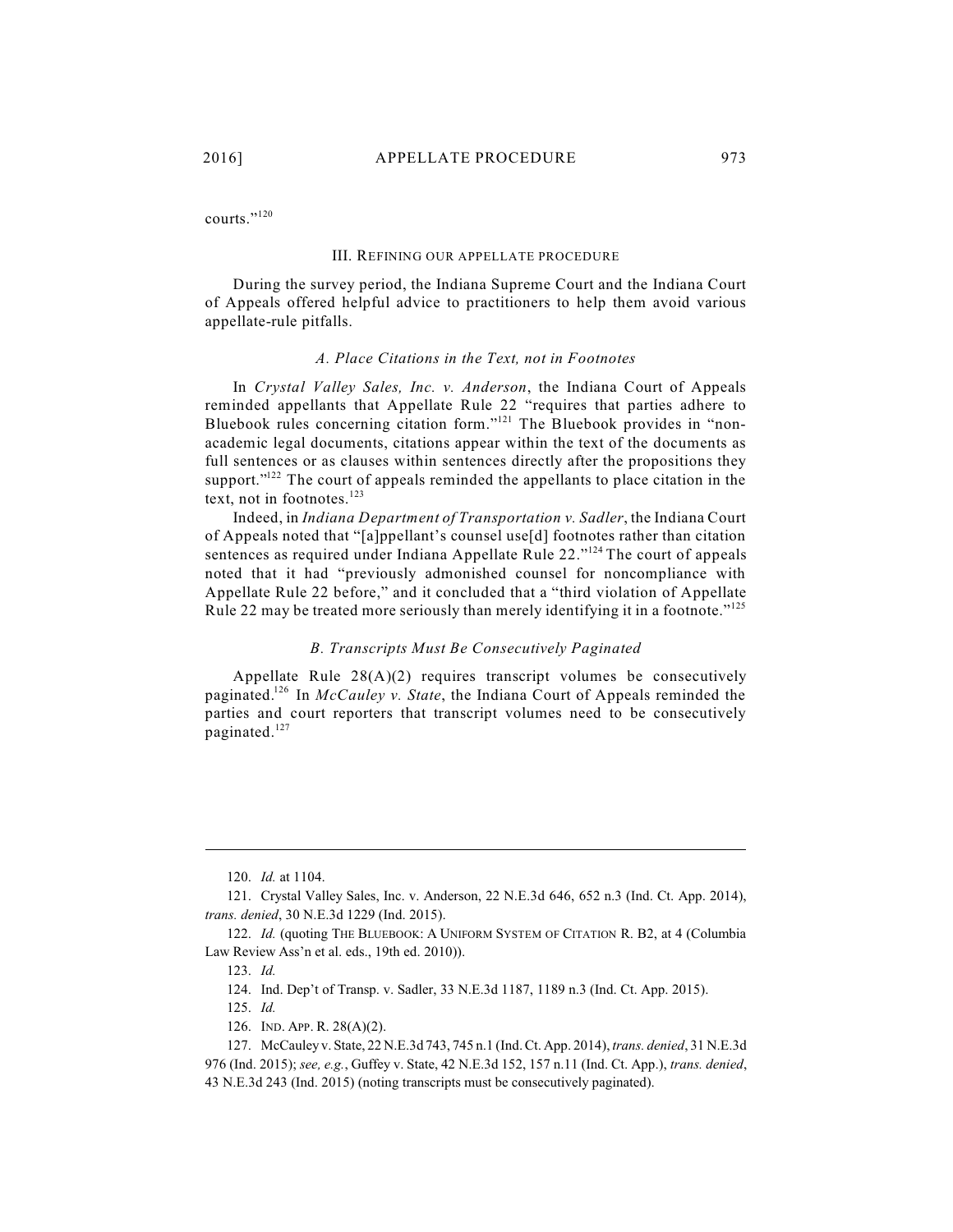#### *C. Verified Statement when no Transcript Available*

Appellate Rule 31 states:

"If no Transcript of all or part of the evidence is available, a party . . . may prepare a verified statement of the evidence from the best available sources," a motion for certification of which statement must then be filed with [the] trial court. An opposing party may file a verified response, . . . and the trial court must certify a statement of the evidence with "any necessary modifications," . . . "once complete, the statement of the evidence becomes part of the Clerk's Record."<sup>128</sup>

In *Scott-LaRosa v. Lewis*, the parties followed this process, and the Indiana Court of Appeals took its "statement of facts . . . from a statement of the evidence entered pursuant to Appellate Rule 31."<sup>129</sup>

#### *D. Word Count Certificate*

Appellate Rule 44 provides an appellant's brief may not exceed thirty pages, unless it contains a word count certificate.<sup>130</sup> In *Ennik v. State*, the appellant's "forty-eight page brief exceed[ed] the thirty-page limit and [did] not include a certification that the word count [was] less than  $14,000.^{n131}$  The Indiana Court of Appeals "remind[ed] the parties that compliance with the appellate rules is essential for our court's efficient review of cases."<sup>132</sup>

# *E. Parties Must Cite Pertinent Authority*

In *Pierce v. State*, the Indiana Supreme Court interpreted Appellate  $46(A)(8)$ .<sup>133</sup> Appellate Rule  $46(A)(8)(a)$  provides an appellate argument "must contain the contentions of the appellant on the issues presented, supported by cogent reasoning. Each contention must be supported by citations to the authorities, statutes, and the Appendix or parts of the Record on Appeal relied on  $\ldots$ ."<sup>134</sup> And, "if the admissibility of evidence is in dispute, citation shall be made to pages of the Transcript where the evidence was identified, offered, and received or rejected."<sup>135</sup> Applying this rule, the Indiana Supreme Court noted that "Pierce's argument on this issue comprise[d] a single paragraph of his

<sup>128.</sup> Scott-LaRosa v. Lewis, 44 N.E.3d 89, 92 n.1 (Ind. Ct. App. 2015) (quoting IND.R. APP. P. 31).

<sup>129.</sup> *Id.* at 92.

<sup>130.</sup> IND. R. APP. P. 44(D)-(E).

<sup>131.</sup> Ennik v. State, 40 N.E.3d 868, 875 n.3 (Ind. Ct. App.), *trans. denied*, 39 N.E.3d 380 (Ind. 2015).

<sup>132.</sup> *Id.*

<sup>133.</sup> Pierce v. State, 29 N.E.3d 1258, 1267 (Ind. 2015).

<sup>134.</sup> IND. R. APP. P. 46(A)(8)(a).

<sup>135.</sup> *Id.*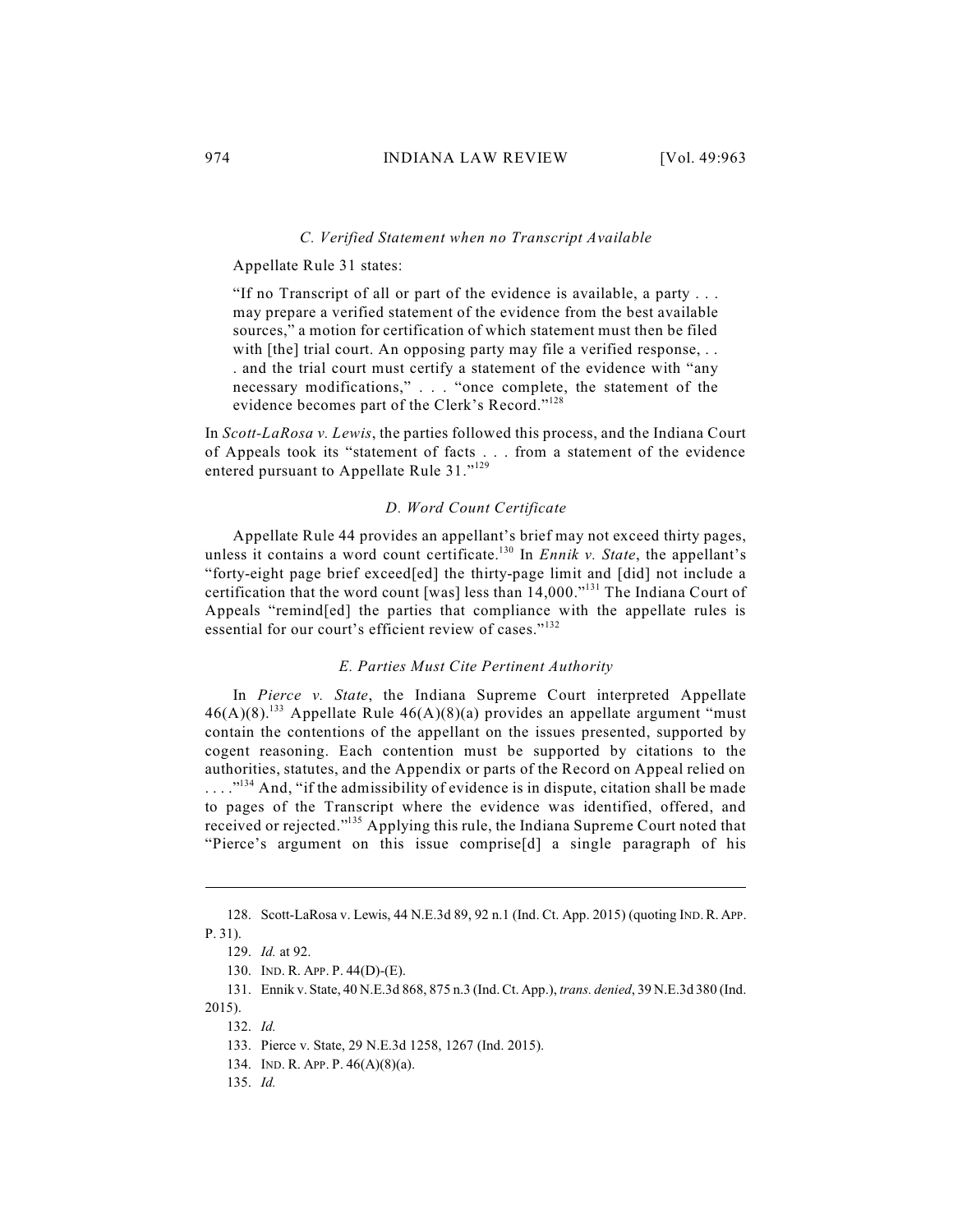Appellant's Brief, and that paragraph [was] utterly devoid of citations to anything at all."<sup>136</sup> The Indiana Supreme Court continued that "Pierce spill[ed] slightly more ink on the subject in his Reply Brief and add[ed] citations to the record, but still cite[d] no legal authority in support of his claim of error."<sup>137</sup> The Indiana Supreme Court concluded Pierce's "non-compliance with Rule 46 hamper[ed its] review of that claim, and [it] could therefore find it waived if [it] chose. Nevertheless, in light of [its] preference for resolving cases on their merits, [it] elect[ed] to consider the substance of Pierce's argument."<sup>138</sup>

In *Grant v. Bank of New York Mellon Trust Co.*, the bank argued the Grants waived an issue on appeal by failing to raise it at the trial court.<sup>139</sup> "In support of its waiver argument, the Bank relie[d] on a number of cases applying Indiana Appellate Rule 46(C), which provides that no new issues shall be raised in a reply brief. This rule applies to appellate briefs and, of course, has no applicability to trial court filings."<sup>140</sup> The Indiana Court of Appeals noted it was "perplexed by the Bank's reliance on these cases with respect [to] the Grant's summary judgment filings."<sup>141</sup> The court of appeals found "the Bank's belated waiver argument disingenuous and without merit."<sup>142</sup>

# *F. Include the Complaint in the Appendix, but Do Not Include the Transcript*

In *Krasnoff v. Educational Resources Institute*, the trial court granted judgment after a bench trial.<sup>143</sup> On appeal, the appellant failed to include the complaint in the appendix.<sup>144</sup> The Indiana Court of Appeals reminded the parties Appellate Rule 50(A)(1) requires parties to include information "necessary for the Court to decide the issues presented," and the "allegations in the complaint are frequently" needed to decide appeals.<sup>145</sup> The Indiana Court of Appeals reversed, and the trial court again entered judgment after a bench trial.<sup>146</sup> On appeal, the parties *again* failed to include the complaint in the appendix.<sup>147</sup> The court of appeals stated the following, "[w]e find the omission of the complaint particularly distressing because this is the *second* appeal from a second entry of judgment in this case" and "noncompliance with our Appellate Rules can result in waiver of

<sup>136.</sup> *Pierce*, 29 N.E.3d. at 1268.

<sup>137.</sup> *Id.*

<sup>138.</sup> *Id.*

<sup>139.</sup> Grant v. Bank of N.Y. Mellon Trust Co., 30 N.E.3d 733, 738 (Ind. Ct. App.), *trans. denied*, 39 N.E.3d 380 (Ind. 2015).

<sup>140.</sup> *Id.* at 738 n.3.

<sup>141.</sup> *Id.*

<sup>142.</sup> *Id.* at 738.

<sup>143.</sup> Krasnoff v. Educ. Res. Inst., 44 N.E.3d 781, 782 (Ind. Ct. App.), *aff'd on reh'g*, 015 WL 9598287 (Ind. Ct. App. 2015).

<sup>144.</sup> *Id.* at 783.

<sup>145.</sup> *Id.* (quoting IND. R. APP. P. 50(A)(1)).

<sup>146.</sup> *Id.* at 782.

<sup>147.</sup> *Id.* at 783.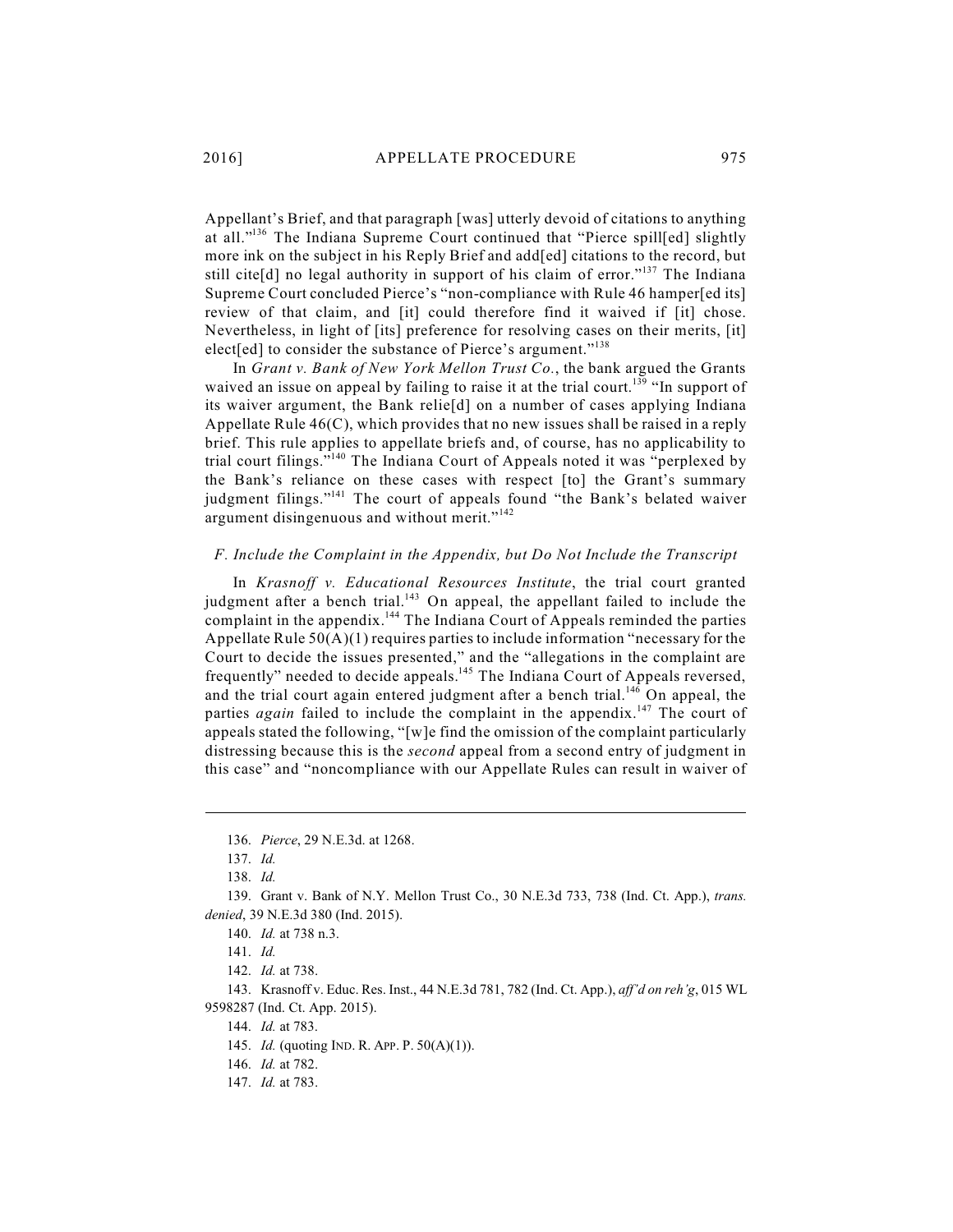# an appeal."<sup>148</sup>

In *FLM, LLC v. Cincinnati Insurance Co.*, the Indiana Court of Appeals reminded parties Appellate Rule 50(F) provides that parties should not include transcripts in the appellant's appendix "[b]ecause the Transcript is transmitted to the Court on Appeal pursuant to Rule 12(B)."<sup>149</sup> Likewise, in *Zeller v. AAA Insurance Co.*, the court of appeals again reminded parties not to include portions of the transcript in the appendix.<sup>150</sup> And the court of appeals came to the same conclusion in *Bah v. Mac's Convenience Stores, LLC*. 151

### IV. INDIANA'S APPELLATE COURTS

### *A. Case Data from the Indiana Supreme Court*

During the 2015 fiscal year,  $152$  the Indiana Supreme Court disposed of 977 cases, including 486 criminal cases, 338 civil cases, 6 tax cases, 27 original actions, 114 attorney discipline cases, 2 judicial discipline cases, and 4 board of law examiners cases.<sup>153</sup> The court heard sixty-two oral arguments during the fiscal year, 29% of which were heard before the court decided to grant transfer.<sup>154</sup> The court issued 100 majority opinions and sixteen non-majority opinions.<sup>155</sup> Justice Dickson issued sixteen majority opinions, Justice Rucker issued fourteen majority opinions, Justice David issued twenty-one majority opinions, Justice Massa issued thirteen majority opinions, and Chief Justice Rush issued sixteen majority opinions.<sup>156</sup> The court issued unanimous decisions 77.5% of the time.<sup>157</sup>

### *B. Justice Dickson Announces Retirement*

In November 2015, Justice Dickson announced he was stepping down from the bench in Spring 2016, after thirty years as a "judicial branch leader."<sup>158</sup> Justice

<sup>149.</sup> FLM, LLC v. Cincinnati Ins. Co., 24 N.E.3d 444, 449 n.2 (Ind. Ct. App. 2014*), trans. denied*, 34 N.E.3d 251 (Ind. 2015).

<sup>150.</sup> Zeller v. AAA Ins. Co., 40 N.E.3d 958, 960 n.1 (Ind. Ct. App. 2015).

<sup>151.</sup> 37 N.E.3d 539, 545 n.4 (Ind. Ct. App. 2015), *trans. denied*, 43 N.E.3d 1279 (Ind. 2016) (reminding parties not to include portions of the transcript in the appendix).

<sup>152.</sup> The Indiana Supreme Court 2015 fiscal year ran from July 1, 2014 to June 30, 2015. *See* IND. SUPREME COURT, INDIANA SUPREME COURT ANNUAL REPORT 2014-15 (2015), *available at* http://www.in.gov/judiciary/supreme/files/1415report.pdf [https://perma.cc/YK8A-BEY5].

<sup>153.</sup> *Id.* at 9.

<sup>154.</sup> *Id.* at 14.

<sup>155.</sup> *Id.* at 16.

<sup>156.</sup> *Id.*

<sup>157.</sup> *Id.* at 17.

<sup>158.</sup> Press Release, Ind. Supreme Court, Justice Dickson Announces Spring 2016 Retirement (Nov. 9, 2015), *available at* http://www.in.gov/activecalendar/EventList.aspx? fromdate=1/1/2015 &todate=12/31/2015&display=Month&type=public&eventidn=238851&view=EventDetails&in formation\_id=233536 [https://perma.cc/XZ8F-FDED].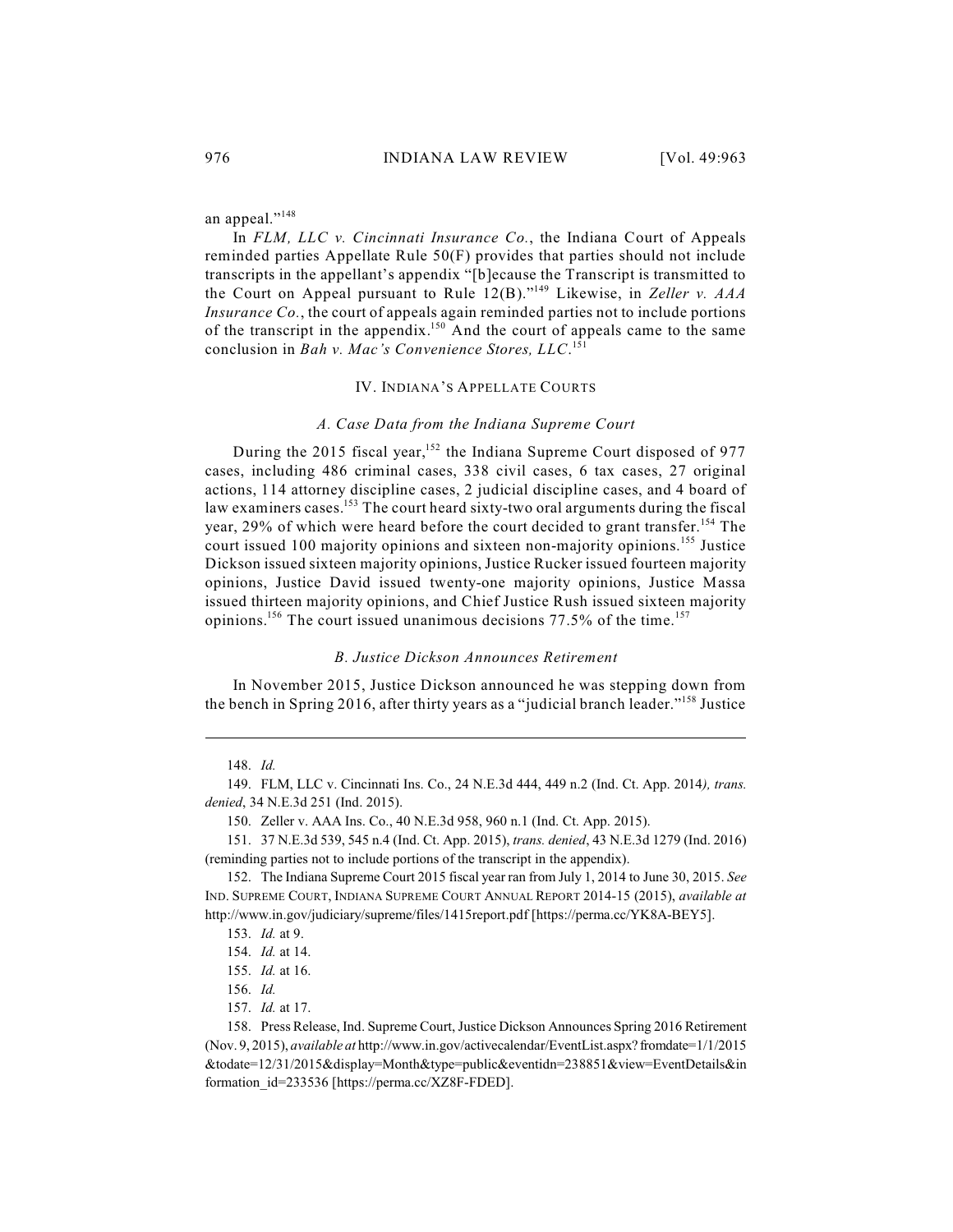Dickson "is Indiana's 100th Supreme Court justice and the second-longestserving justice in state history."<sup>159</sup> Justice Dickson stated:

During my 17 years of general and trial practice as a lawyer in Lafayette, it had never occurred to me to seek appellate judicial service. But at the suggesting and urging of others, I applied. Three decades later I am immensely gratified to have been able to serve the citizens of Indiana for so many years. I sincerely hope Indiana attorneys and judges will take a moment to reflect on the possibility that my upcoming vacancy is meant for them or someone they know.<sup>160</sup>

"During his judicial career, he has authored 884 civil and criminal opinions (718 majority and 166 non-majority) and several law review articles."<sup>161</sup> Justice Dickson's leadership, professionalism, and knowledge of Indiana constitutional law will be missed.

# *C. Case Data from the Indiana Court of Appeals*

During 2014,<sup>162</sup> the court of appeals disposed of 3383 cases.<sup>163</sup> This continued a multi-year trend of declining case loads, with the court's case load dropping from 3901 in 2009.<sup>164</sup> The court disposed of 1823 criminal cases, 1002 civil cases, and 558 other cases.<sup>165</sup> The court affirmed the trial court 82.2% of the time, with the court affirming 87.6% of criminal cases, 91.9% of post-conviction relief cases, and  $68.6\%$  of civil cases.<sup>166</sup> The average age of cases pending before the court of appeals at the end of 2014 was one and a half months.<sup>167</sup> In addition to deciding cases, the court decided 6829 other motions and miscellaneous orders.<sup>168</sup>

### *D. Court of Appeals Adopts New Opinion Format*

Effective January 26, 2015, the Indiana Court of Appeals adopted a new opinion format.<sup>169</sup> "The format employs a new, larger typeface (Calisto MT);

<sup>159.</sup> *Id.*

<sup>160.</sup> *Id.*

<sup>161.</sup> *Id.* 

<sup>162.</sup> The Indiana Court of Appeals 2014 annual report covers January 1, 2014 through December 31, 2014. *See* IND. COURT OF APPEALS, INDIANA COURT OF APPEALS 2014 ANNUAL REPORT,*available at* http://www.in.gov/judiciary/appeals/files/2014\_Annual\_Report.pdf [https:// perma.cc/8QK7-5GEM].

<sup>163.</sup> *Id.* at 1.

<sup>164.</sup> *Id.*

<sup>165.</sup> *Id.*

<sup>166.</sup> *Id.* at 2.

<sup>167.</sup> *Id.*

<sup>168.</sup> *Id.*

<sup>169.</sup> Press Release, Ind. Court of Appeals, Court of Appeals Adopts New Opinion Format (Jan. 22, 2015), *available at* http://www.in.gov/activecalendar/EventList.aspx?fromdate=1/1/2015 &todate=12/31/2015&display=Month&type=public&eventidn=205010&view=EventDetails&in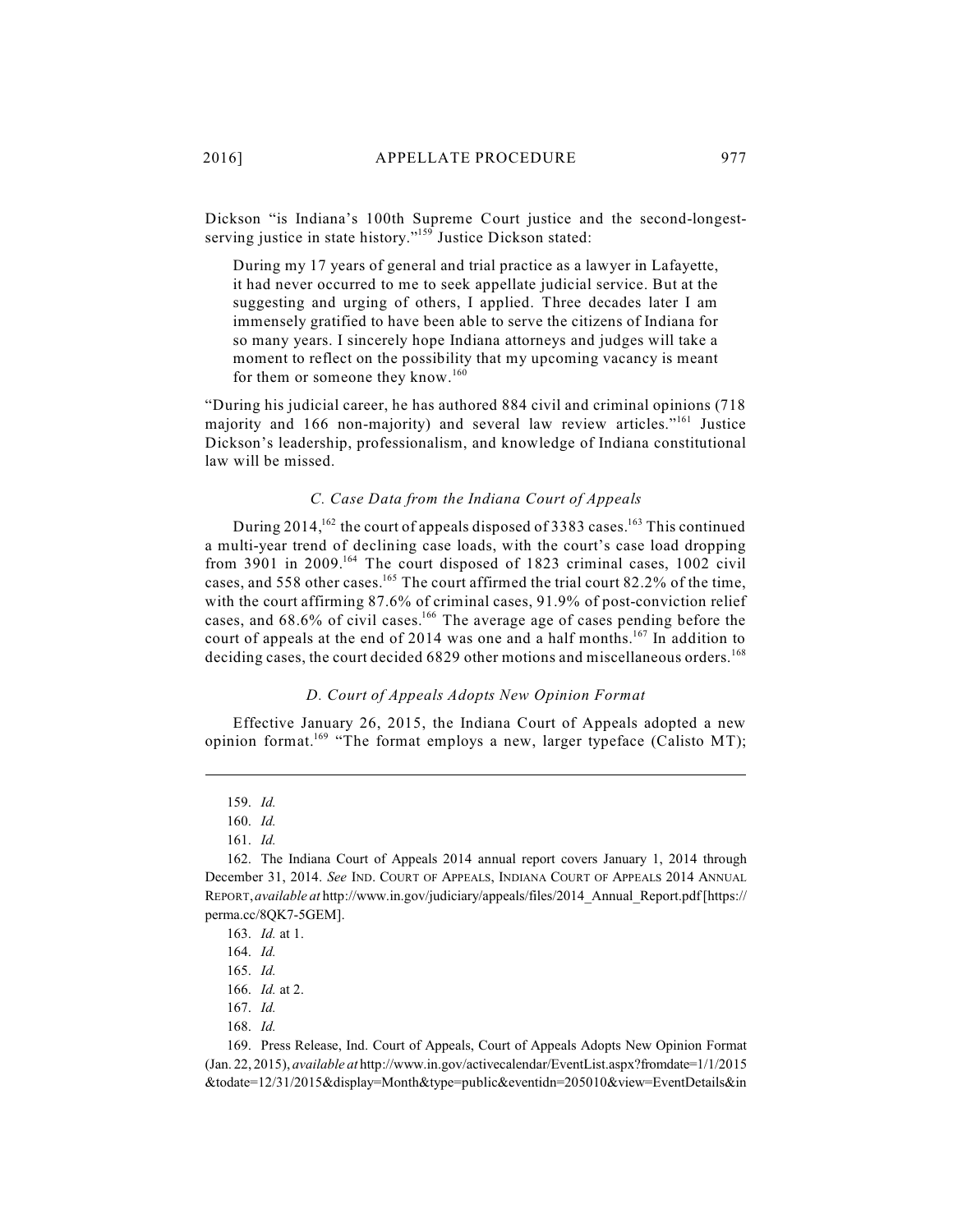paragraph numbering for easy reference; ragged-right copy justification; and line spaces instead of indents to mark new paragraphs." $170$  The changes "are meant to optimize both print and online reading experiences. The new format is also more useful for optical character recognition, which is used to make scanned documents searchable."<sup>171</sup>

### *E. Judge Friedlander Retires*

In February 2015, Judge Friedlander announced he would retire in August 2015.<sup>172</sup> "Judge Friedlander will have served on the Court for more than 22 years and practiced law for 50 years."<sup>173</sup> Judge Friedlander said he "thought 50 years was a good time . . . When you've done something for 50 years, it's a good milestone."<sup>174</sup>

He has written 3,000 majority opinions and voted on more than 6,000 other cases. He said his career highlights include the opportunity to work with the court's outstanding members past and present, and with the Indiana Supreme Court. He is especially proud of having started the Conference for Legal Education Opportunity summer internship program, or CLEO.<sup>175</sup>

We have all benefitted from Judge Friedlander's many years of dedicated service to this state, from his many contributions to the development of Indiana law, and he will be missed.

# *F. Judge Robert Altice Selected for Court of Appeals*

In July 2015, Governor Pence appointed Marion Superior Court Judge Robert Altice to the Indiana Court of Appeals to replace Judge Friedlander.<sup>176</sup> Before joining the court of appeals, Judge Altice served for fifteen years as a trial court judge.<sup>177</sup> Governor Pence said, "Judge Robert Altice's extensive work in the Marion County judicial system and experience presiding over civil and criminal

formation\_id=210450 [https://perma.cc/T5DD-YKWB].

<sup>170.</sup> *Id.*

<sup>171.</sup> *Id.* 

<sup>172.</sup> Press Release, Ind. Court of Appeals, Judge Friedlander to Retire in August (Feb. 23, 2015), *available at* http://www.in.gov/activecalendar/EventList.aspx?fromdate=1/1/2015&todate= 12/31/2015&display=Month&type=public&eventidn=209921&view=EventDetails&informatio n\_id=211377 [https://perma.cc/E8FG-YJL5].

<sup>173.</sup> *Id.*

<sup>174.</sup> *Id.*

<sup>175.</sup> *Id.*

<sup>176.</sup> Dan Carden, *Pence Selects Indianapolis Judge for State Appeals Court*, NW.IND.TIMES (July 17, 2015), http://www.nwitimes.com/news/local/govt-and-politics/pence-selects-indianapolisjudge-for-state-appeals-court/article\_7ba5ff44-c2b7-5b22-aca3-336f3eb042e2.html [https://perma.cc/83ZB-JLWQ].

<sup>177.</sup> *Id.*